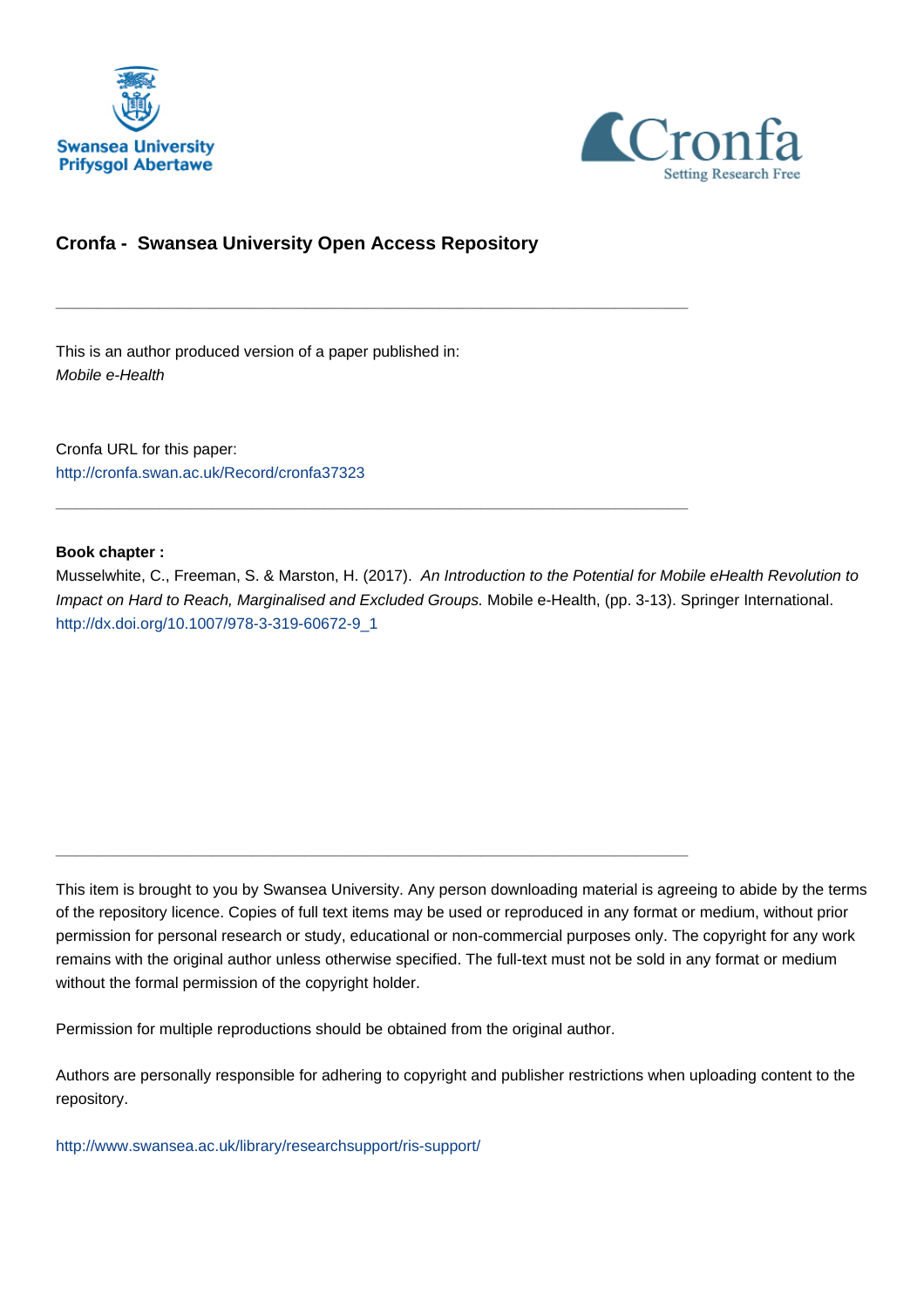# **An introduction to the potential for the mobile ehealth revolution to impact on hard to reach, marginalised and excluded groups.**

#### **Charles Musselwhite, Shannon Freeman and Hannah R. Marston.**

This collection draws together contemporary research and thinking from leading scholars in the field of mobile ehealth. Here eHealth in this book is defined by the World Health Organisation (WHO, 2005) as the "the cost-effective and secure use of information communication technologies (ICT) in support of health and health related fields, including health-care services, health surveillance, health literature, and health education, knowledge and research" (page 109). eHealth is a broad term, which in the health care sector includes a broad scope of purposes ranging from purely administrative services across the spectrum of health care service delivery (Health Canada, 2010). Put simply, eHealth is the use of computing and associated technologies serving and promoting health and wellbeing needs. Mobile health is the use of mobile, wireless technologies to connect, communicate and promote this computing with the aim of supporting individual's health and wellbeing. The growing emphasis on mHealth programs is reflected in the WHO's 2016 report of the third global survey on eHealth noting that over 90% of member states countries reported at least one mHealth initiative (WHO, 2016).

Since the early 2000's, there has been unprecedented growth in the eHealth sector as the use of information and communication technology expands across both developed and developing countries (WHO, 2016). Traditional eHealth has been hugely advanced through improvements in mobile technologies and increased availability of applications. Continued growth of cellular networks across the globe fuel the rapid takeup of mHealth (WHO, 2016). Seven billion people, 95% of the global population, now live in an area covered by a mobilecellular network (International Telecommunication Union, 2016). (); comprising of mobilebroadband networks of 3G or above each connecting 84% of the global population. However, there are large differences found between different countries and states. In developed countries around 90% of people have a mobile broadband contract and in Singapore and Japan the rate is over 100% (with people have over one subscription). In developing countries, the rate averages around 39%, but with great fluctuations – Africa remains the lowest continent of mobile subscriptions at around 20% network (International Telecommunication Union, 2016).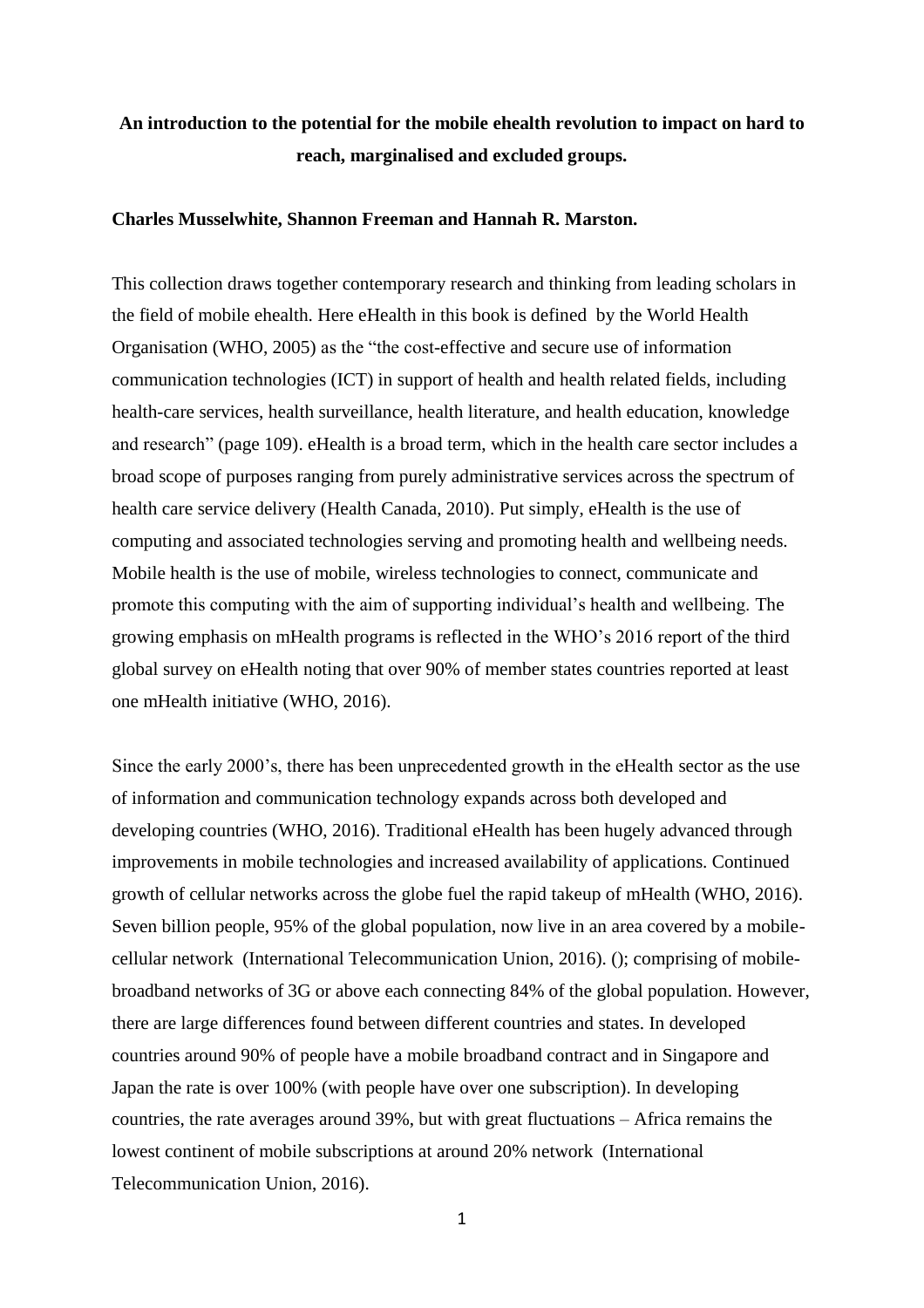People are beginning to engage with digital technologies such as Fitbits, and mHealth apps to assist with self-monitoring and tracking one's health, physical activity and nutrition, in addition to managing chronic health conditions, such as diabetes or fall prevention (i.e. iStoppFalls). While research in this field is still in its infancy, digital care platforms available on the internet or through download to a digital device are growing in popularity. The notion of the quantified self may be increasingly realized through digital resources such as www.medhelp.org, a digital platform that partners with healthcare partners such as Merck and Fitbit to support patient engagement and deliver health solutions and drive changes in clinical outcomes to millions of users (See for example www.medhelp.com/ ) .

The use of digital games utilized for cognitive or physical rehabilitation in conjunction with the usability and accessibility issues is also relatively new. Hence, little is still unknown about the utility, use and best-design practices of these technologies for certain demographics. Although since 2008, research in the area of use and best-design practices has grown enabling researchers to explore and understand the needs and requirements of older adults in the domain of games for health and digital game playing (Marston & Graner Ray, 2015; Marston, 2013b; 2012; De Schutter, 2010; Nap et al., 2009; IJsselsteijn, et al., 2007;). In addition, research and thinking in this area stems from a variety of disciplines including public health, computer science, human-computer interaction (HCI), psychology, sociology and gerontology, resulting in very different questions being addressed and different research frameworks being utilized.

The intention of this proposed edited book is to collectively bring together a series of works primarily associated with life logging activities, mHealth apps and digital gaming across the lifespan. Since the turn of the  $21<sup>st</sup>$  Century, researchers have been exploring the possibilities of utilizing commercial and purpose built digital game hardware and software for primary use within health rehabilitation aimed at adults approximately 60-70 years. There remains a gap in understanding of the barriers and facilitators of eHealth technology use by older compared to younger cohorts. There has been little emphasis on expanding understanding of how older adults engage in life logging activities via technology devices such as Fitbit or access online health resources to support self-care. Since the introduction of smartphones (e.g. iPhone), the popularity of mHealth apps amongst younger populations has grown exponentially, resulting in a variety of apps to enable users to self-monitor their health, and integrate their day-to-day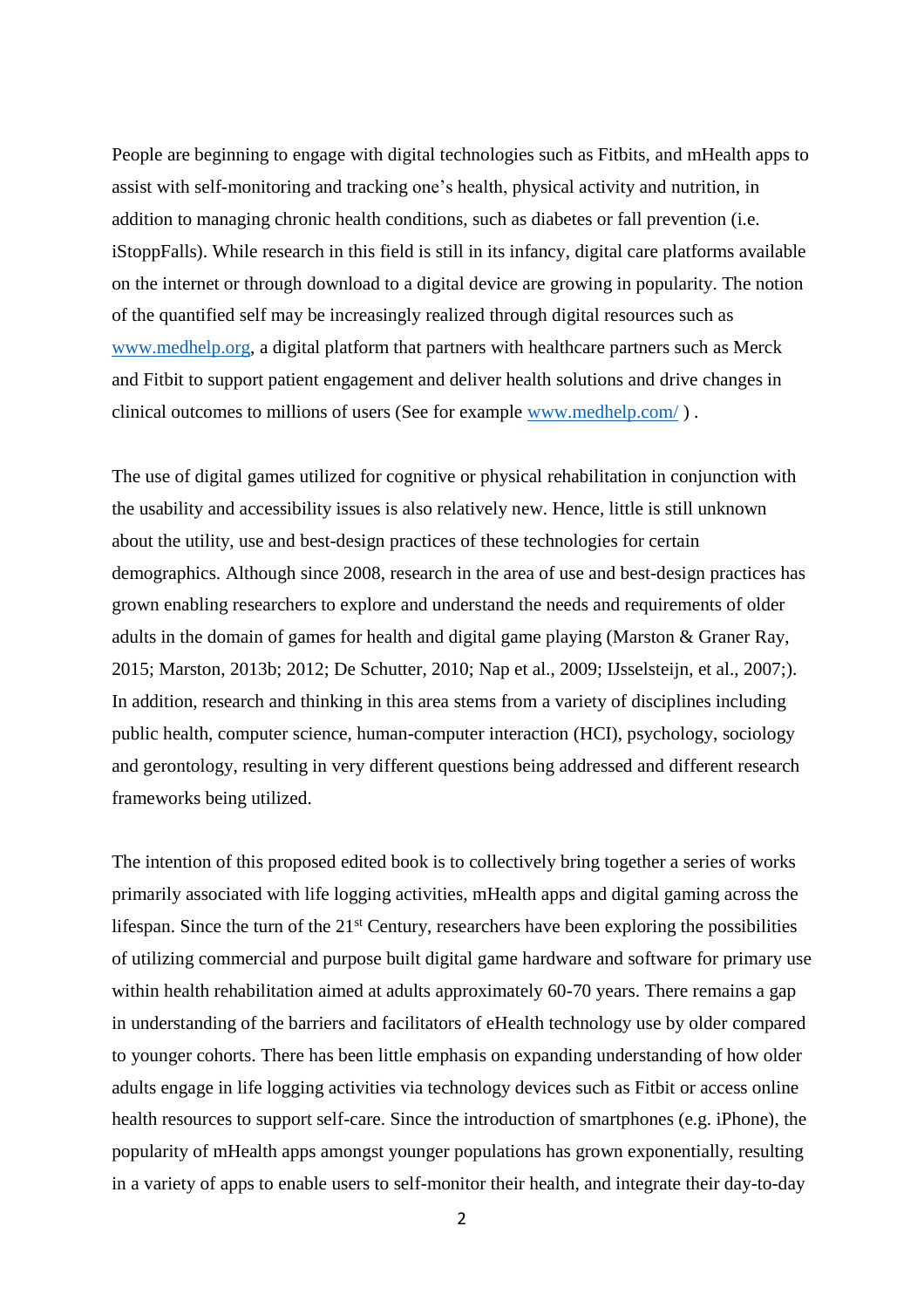habits easier for example, online purchasing (e.g. Amazon), women's health (e.g. monitor menstrual cycle, pregnancy), order and pay for transport (e.g. coach companies, taxi firms), online dating, social media, utilities (e.g. flashlight, calculator), download and read documents (e.g. Adobe, Microsoft Word) and access up-to-date current affairs (e.g. BBC News). These are just some of the apps available and there are many more which have been specifically developed for towns and cities worldwide. Although the development and phenomenal take-up of smartphones has enabled the utility of mHealth apps to users across the lifespan, there is little published work associated to theoretical concepts, research methods and in-depth studies (e.g. feasibility, prospective, randomised control trials) focusing on the usability and accessibility of using apps, in addition to the accuracy and reliability of data collected over a period of time. Therefore, bringing together mHealth apps and ascertaining where in society these apps sit and whether users are gaining their full potential warrants further exploration and study.

The World Health Organisation (WHO) corporate strategy establishes the goals of building healthy populations and communities and combating ill-health through the adoption of four strategic approaches:

- Reducing excess mortality, morbidity and disability, especially in poor and marginalized populations.
- Promoting healthy lifestyles and reducing factors of risk to human health that arise from environmental, economic, social and behavioural causes.
- Developing health systems that equitably improve health outcomes, respond to peoples' legitimate demands, and are financially fair.
- Developing an enabling policy and institutional environment in the health sector, and promoting an effective health dimension to social, economic, environmental and development policy.

It is important to stress that health and wellbeing must be viewed beyond simply as services delivered by the health sector alone. The contribution of other sectors are vitally for improving the health and well-being of the population.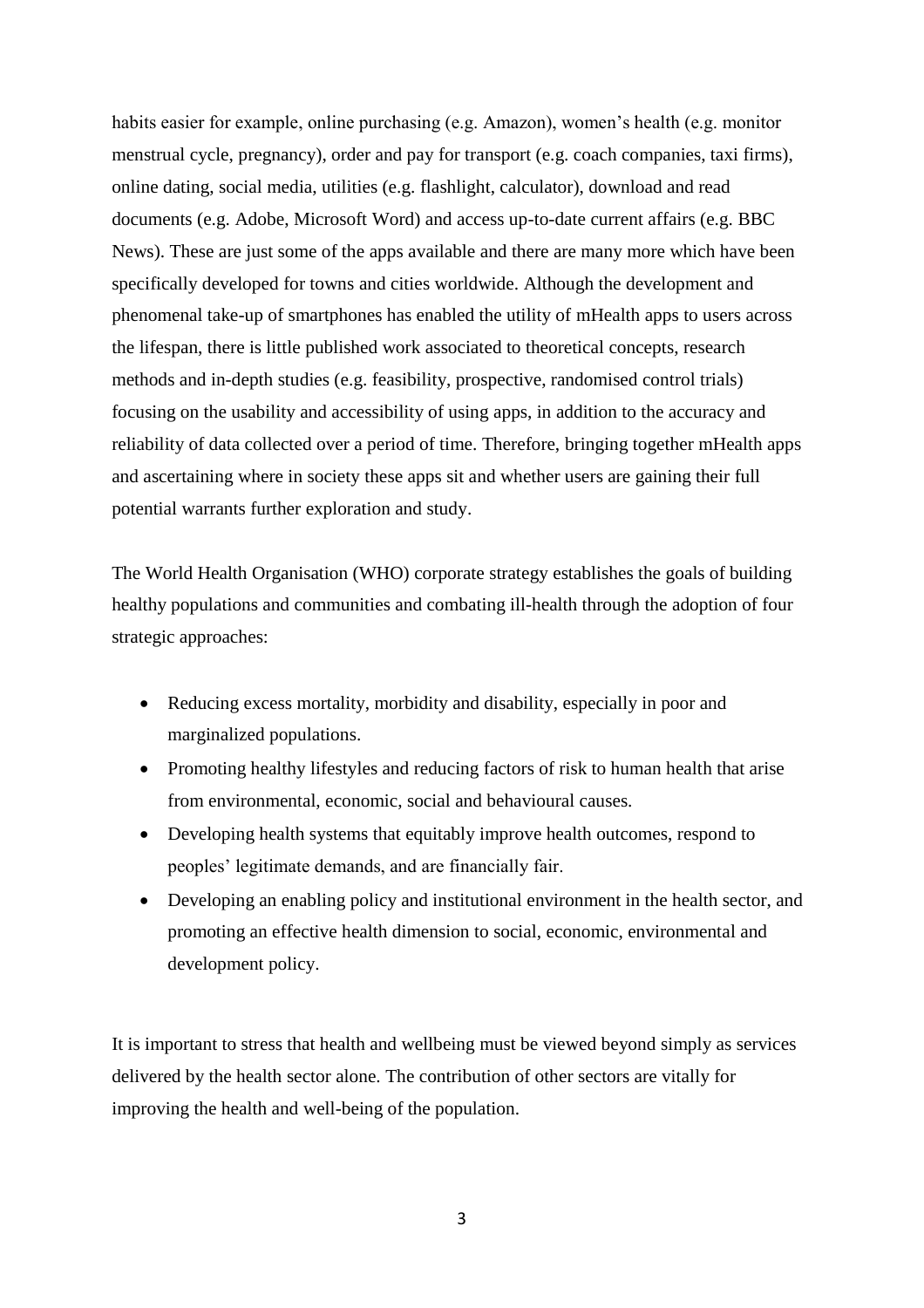The United Nation's (UN) global partnership for sustainable development, Agenda 21 emphasised many elements which are necessary for the integration of local and national health concerns into environment and development planning. These are: (1) identification and assessment of health hazards associated with environment and development, (2) development of environmental health policy incorporating principles and strategies for all sectors responsible for development, (3) communication and advocacy of this policy to all levels of society and, (4) a participatory approach to implementing health-and-environment programmes. The potential for ehealth and mhealth to help meet these priorities across the globe is exciting. Increased data collection and sharing of such data at a macro and microlevel (for example life logging) can lead to better understanding and therefore early detection of or avoidance of hazards and can help develop and maintain evidence-based environmental health policy. Such technology advances communication between different sectors and different users across society and helps foster more of a participatory approach to health and wellbeing, giving individuals more responsibility for their own health and wellbeing, supported by a variety of experts.

Mobile eHealth technologies have the potential to support the health and wellbeing of vulnerable and marginalised populations who traditionally have been more difficult to reach groups on the margins of the greater population. This edited collection will highlight how mobile eHealth technologies can support such groups who traditionally might be excluded or find it difficult to reach mainstream services. The main group concentrated upon is the older population. Ageing is a global phenomenon, society is ageing at a faster rate than ever. People are living longer and at the same time birth rates and infant mortality is at an all-time low in many countries. Across the globe we live in an ageing society.

Western countries especially are seeing a rapidly ageing society due to a combination of people living longer due to better health and social care and lower birth rates. This results in both a higher number and a higher percentage of people in their later years. There are now 840 million people over 60 across the World, representing 11.7 per cent of the population. In 1950, there were only 384.7 million people aged over 60, representing only 8.6 per cent of the global population (UN, 2015).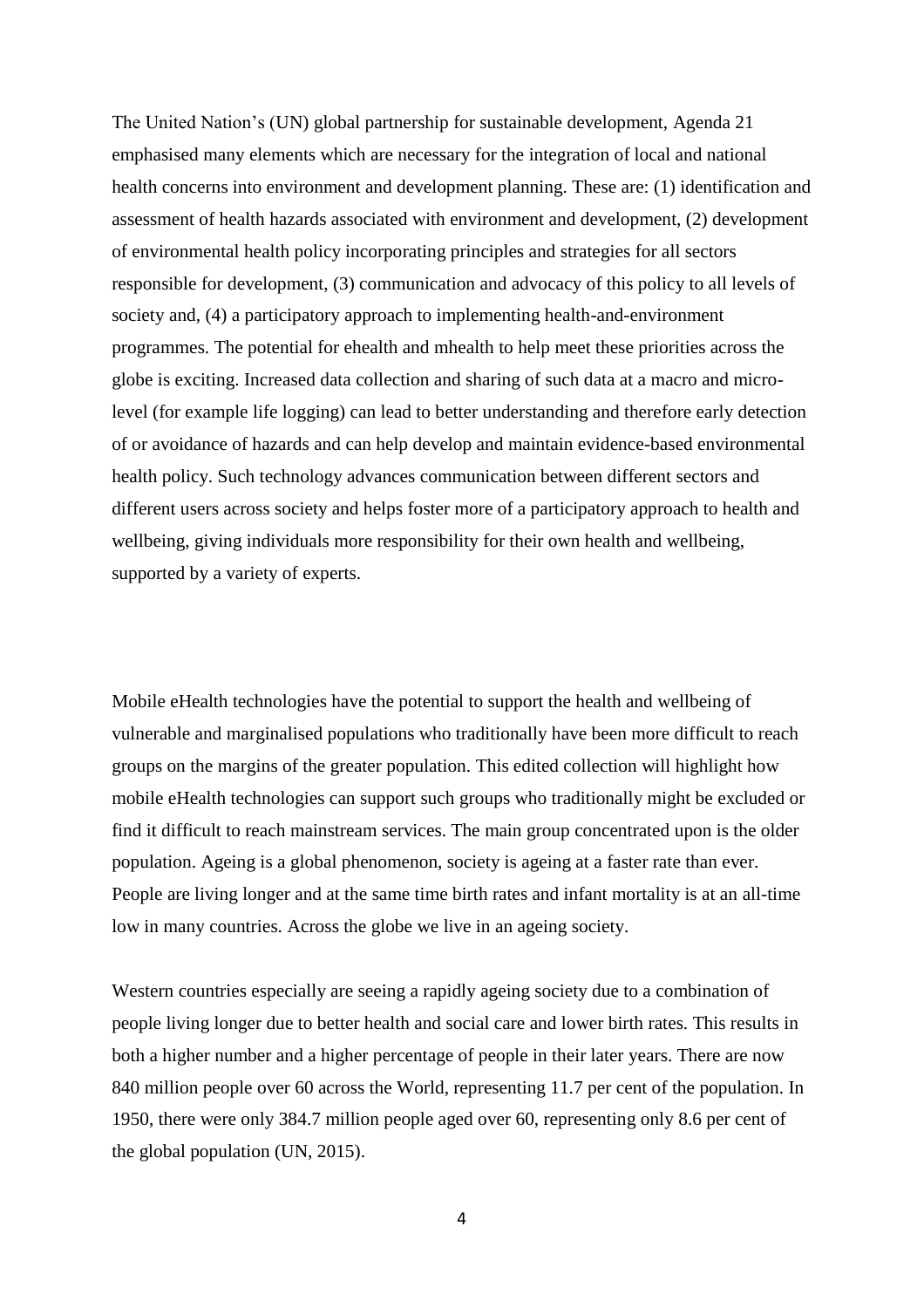Projections suggest there will be 2 billion people aged over 60, representing 21.2 per cent of the global population by 2050 (UN, 2015). The rate of increase in older people is faster in wealthier countries. For example, the United Kingdom (UK) will reach 25% of the population being over 60 by around 2030 (ONS, 2015). The health of an ageing society is naturally of utmost importance as the prevalence of chronic disease is increased among . It is imperative that older people not only live longer but live well for longer, that they are healthy and have good quality of life, that they are not excluded from activity and stay connected to the things that matter to them.

On the face of it, it seems telehealth and telecare systems should be able to support individuals to remain independent and able to live at home longer without recourse to using services. But not only does the right technology need to be available and accessible to the right person at the right time in their preferred location of care but that it must also be provided in a safe and secure manner which meets legal standards and policies. As one may see from chapter six which comprises of three contributions by Lynch and Fisk, Mantovani and Cristobal Bocos and Wiersinga) this may not be as straightforward as is hoped. We need to understand the specific detail of the in-person interaction between individual and health professional. When compared to traditional provision of face to face care, important questions arise including can telehealth provide the same or better level of care; does provision of care through telehealth supports identify the same detail as in person consultation does? Can eHealth web platforms and apps identify the nuances that in person consultation can do? Above all, the question remains, how and when should it supplement or replace in person consultation? The answer is, yet, we just do not have a strong enough evidence base to reliably know and more research is needed to identify how eHealth may fit into practice within and across countries.

An example of where we now, in terms of how mobile eHealth, can be seen in the prolific availability of apps available to support someone living with long-term chronic pain. Rosser and Eccleston noted in 2011 that in this case a person may have access to at least 111 different apps to support living with their pain. These range from passive systems that provide information (54% of them), to monitoring and tracking (24%) and interventions (17%), some provide linking with healthcare, some are individual, some provide peer to peer support (Rosse and Eccleston, 2011). Since 2011, one can only imagine the vast number of apps which would now be available given the vast expansion in digital app and eHealth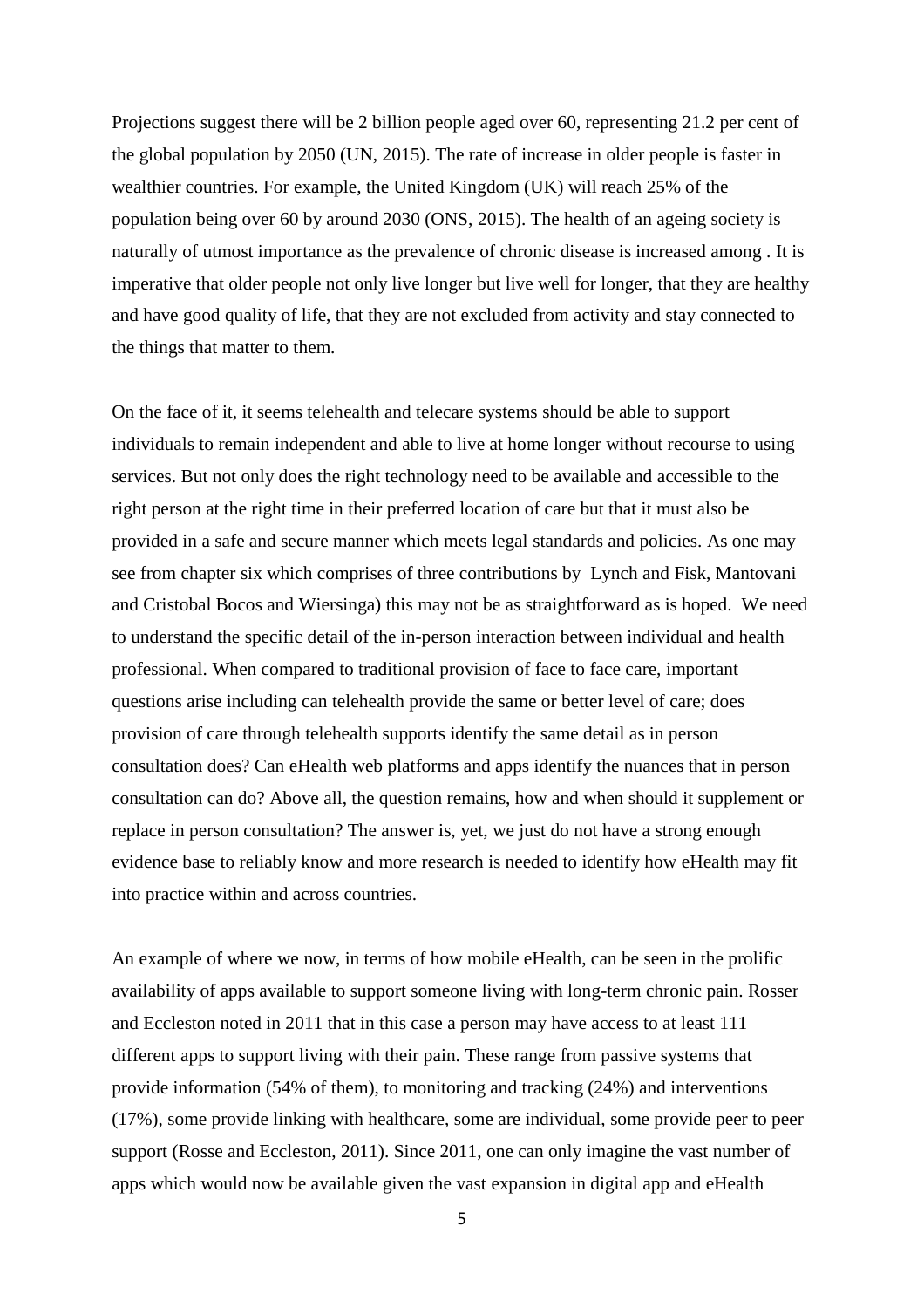technology. Faced with the plethora of apps, it can be overwhelming for a patient or even a health professional make the correct choice of which eHealth resource best fits the needs of the person.

Despite the abundance of available applications, the scientific evaluation of apps is scarce. Moreover, there are barriers to the use of mHealth for chronic pain management, which are similar for other conditions. Vardeh et al. (2013) identify (1) security and privacy concerns, (2) the burden of too much information (especially via sound and text), (3) an overwhelming amount of information, (4) an overemphasis on pain rather than exploring diversionary tactics, (5) poor compatibility with other records (for example medical records), (6) physical or cognitive restriction in using the device and (7) that costs may be increased rather than reduced. In this book, the chapter by Ruzic and Sanford (Chapter 2) examines this in more detail.

More research is not only needed on the efficacy of such systems, but on the acceptability as well. Developing evidence based standards, co-designing of apps with people who would use them and having systematic design strategies, start to order such a milieu of technology. This collection of papers deals with this, see Fisk and Lynch (Chapter 6), for example, on setting standards and Ruzic and Sanford on design strategies (Chapter 2), especially relating their new set of standards to people living with Multiple Sclerosis as they age.

Digital technology is often seen as a panacea for global health issues, not least in developing countries with dispersed communities and limited resources. Indeed, there are more mobile apps per head in Africa than any other developing country outside of India. Successful examples include speeding up of early infant HIV diagnosis by turning around test results quicker in the SMART project Nigeria, and improving access to health information and services among rural women and children in The Mobile Technology for Community Health (MOTECH) initiative with the Ghana Health Service. Access to healthcare varies considerably across different developing countries and regions.

As a result, inequalities exist in provision healthcare across developing countries. Generally, people living in urban locations have better access to healthcare than the rural areas. The dispersed nature of populations and healthcare in developing countries have resulted in the World Health Organisation promoting eHealth projects aimed at crossing the physical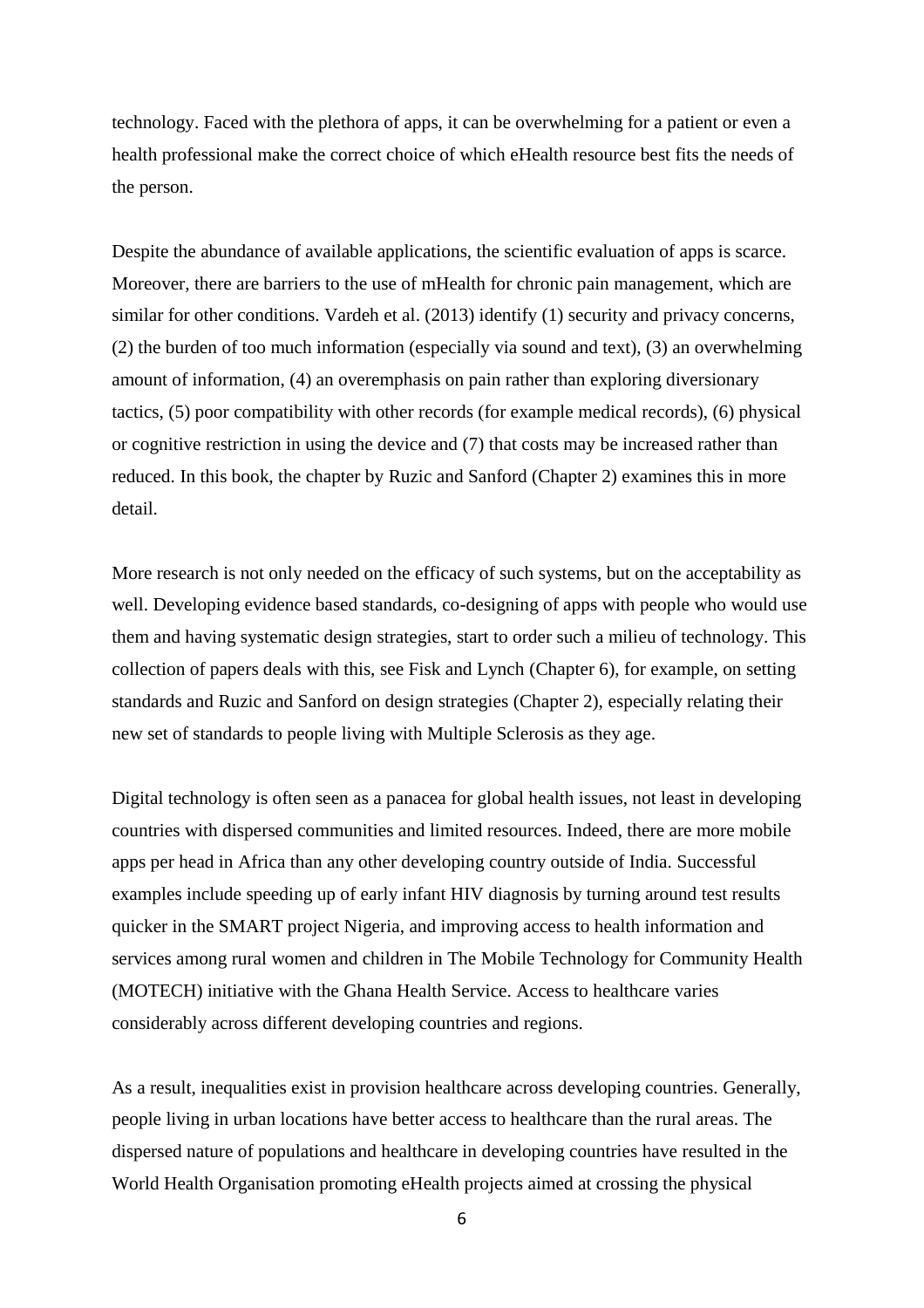accessibility to healthcare. As an example in Africa where inequalities are high, these include the Telemedicine Network for Francophone African Countries (RAFT), Access to Research in Health Programme, ePortuguese Network and Pan-African e-Network Project.

This collection of chapters can help to demystify the mobile eHealth revolution. It offers up a mirror which helps researchers, developers and society look at technological advances and identifies technology, as the primary means of leading the mobile eHealth revolution. We need to pause and slow down the technocratic approach to allow for an evidence base to be developed to show whether the plethora of eHealth technology is assisting to improve the health and wellbeing of individuals in contrast to simply be a means of generating revenue for its creators. Chapters in this book will assist to support better understanding of how eHealth technology fits within society and within individual lives. It is paramount to reflect on whether technology enables its users to improve their daily lives, to function better collectively and individually.

We start this collection with Ruzic and Stanford (Chapter 2) who look at four different design strategies for involving older people in developing usability of technologies – Universal Design, design for Ageing, Universal Usability and handheld Mobile Device Interface Design. All four have merits, but not one approach does everything. It is a case of choosing the right approach for the questions being asked or utilising the best parts of all four approaches. In bringing the best parts of each together the integrative guidelines Universal Design Mobile Interface Guidelines (UDMIG) are proposed and their refinement and applicability are discussed in the chapter.

The nature of mobile eHealth that allows personalisation and connectivity with other people, fosters a perfect platform for developing support for people in the form of challenges or games. Across Europe the Interactive Software Federation of Europe (ISFE) has reported digital game play across Europe to decrease as people age, with most gamers being in the youth categories (ISFE, 2012). But there has been an increase in looking at older digital gamers (Musselwhite et al., 2016). Marston (2013; 2012) identified a series of rationales, pleasures, in-game perspectives as to why older adults would engage with games: a purpose, educational elements, goals, addressing real problems, gain knowledge, enjoyment, satisfaction, and obstacles. For the game to be successful the implementation of objectives,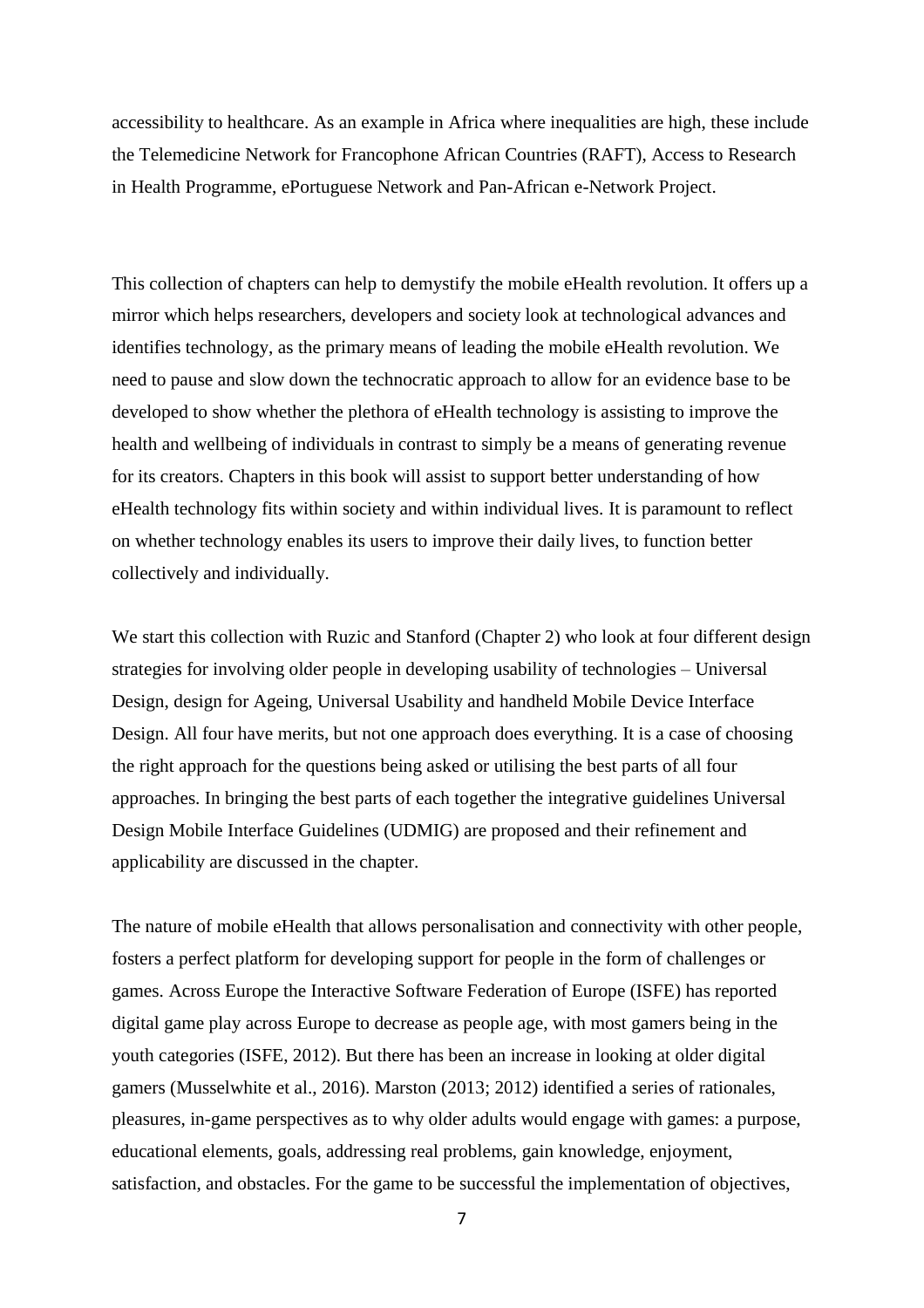challenges, goals, and rewards, should be introduced over the duration of play. Malone (1980; 1982) and IJsselsteijn et al. (2007) suggest implementing varying and increasing levels of difficulty to facilitate this goal. Allowing users to build upon their skill and mastery is an important element of gaming. Offering users, the opportunity to complete different levels will enable users to build upon one's self-confidence and the skills needed (Malone, 1981; 1982; Melenhorst, 2002; IJsselsteijn et al., 2007).

Implementing specific content into a game has the potential to build upon ones' knowledge; therefore, learning enables users to enhance their skills, knowledge, and personal achievement. Understanding the design requirements of older adults is one of the fundamental areas that need to be addressed and supported by the games industry, and research and development projects for future development. Van Bronswijk (2006), states ''active engagement of older adults in the design process is imperative to successful take-up of the technologies, bridging the generation-gap of young creative and older users'' (p. 184). Integrating older adults from the initial concept stage, continuing throughout the development and marketing processes, could enable industry and projects to learn and understand end-user concerns. Integrating learning and educational elements could provide end-users of all generations the ability to learn while playing and provide a purpose to game playing.

Combining a purpose within play will aid users to understand the end goal and objectives of the game.. Whilst combining a variety of levels of difficulty, challenges has the potential to aid the learning process, build upon self-confidence, and keep the end-users focused and engaged. Subsequently, providing a clear and positive feedback during play would enable users to build up their self-confidence and knowledge. There are four chapters addressing how far games can improve the health and wellbeing of older adults. Duplaa et al. (Chapter 3) note how most research on games and health have centred on the benefits of digital gameplay on computers and game consoles. They take the discussion a step further looking at the potential for mobile digital games in the health and wellbeing of older adults, specifically in terms of physical, mental and social interactions. There are two chapters giving further examples of gamification and health. Marston et al. (Chapter 3) introduce knowledge gleaned from the iStoppFalls programme on what type of games older people enjoy playing and how and why they play such games – what is their motivation to interact? What do they enjoy doing? What do they themselves get out of it? It's an important reminder not just to look at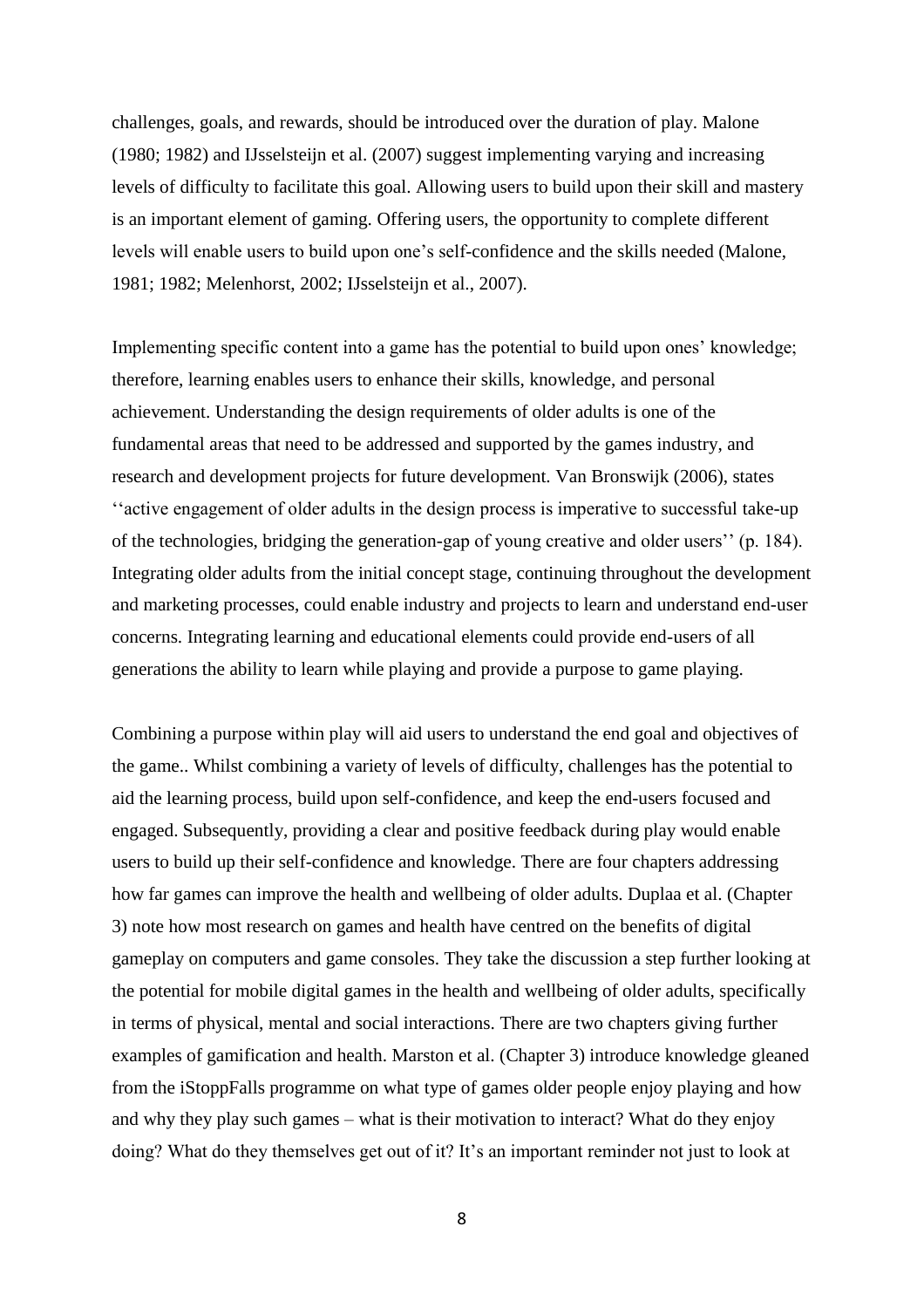objective outcomes in relation to games but to look at interaction with games from the perspective of the older person themselves.

A further example is shown by Paczynski et al. (Chapter 3) examining how an interactive and immersive art programme called Splashboard can aid health and wellbeing of participants living with one or more medical conditions including dementia, depression or recovering from stroke. The simplicity of the technology is key, the art is created on a video screen of the real world, simply by moving the body in different ways to create a "painting". Naturally, the nature of such technology improves physical activity but also important is the improvements in immersion and enjoyment when creating with technology such as this. Sometimes, immersion, flow and enjoyment of creating art are the motivation for physical activity, thus improving health and wellbeing without it feeling like a chore. Again, seems common sense but amazing how many times enjoyment is overlooked as being important in relation to motivating people to improve their health and wellbeing.

Big data is often championed and heralded as helping to improve society. Data is collected and now shared in many different health and care situations. This data can be highly personalised and used at individual and collective levels. One growing trend associated with this is the quantified self where mobile devices can collect data about our daily lives. Simple and relatively cheap devices can now include collection of all sorts of data from steps taken, distance travelled, sleep patterns to heart rate and calorie intake. A little more complex and with some direct user input can see people add their own thoughts or feelings to the data, creating to the second life logging e-diary technologies. How might these systems be used to improve health and wellbeing of people? Again, especially people on the margins or those for whom technology is not always seen as second nature. These elements are covered in terms of philosophies of the self in Sacremento and Wanick's Chapter 2 and then applicability of this to keeping older people independent and at home viewed in DeMaeyer's contribution (Chapter 2). How this changes the behaviour through changes in understanding of the body are described.

Technologies are increasingly being viewed as a means to keeping people independent and keeping people from accessing services unnecessarily. Technology can reduce the geographical distance required to travel to healthcare providers, surgeries, hospitals and outpatient clinics, for example. Technology can compile health monitoring of individuals and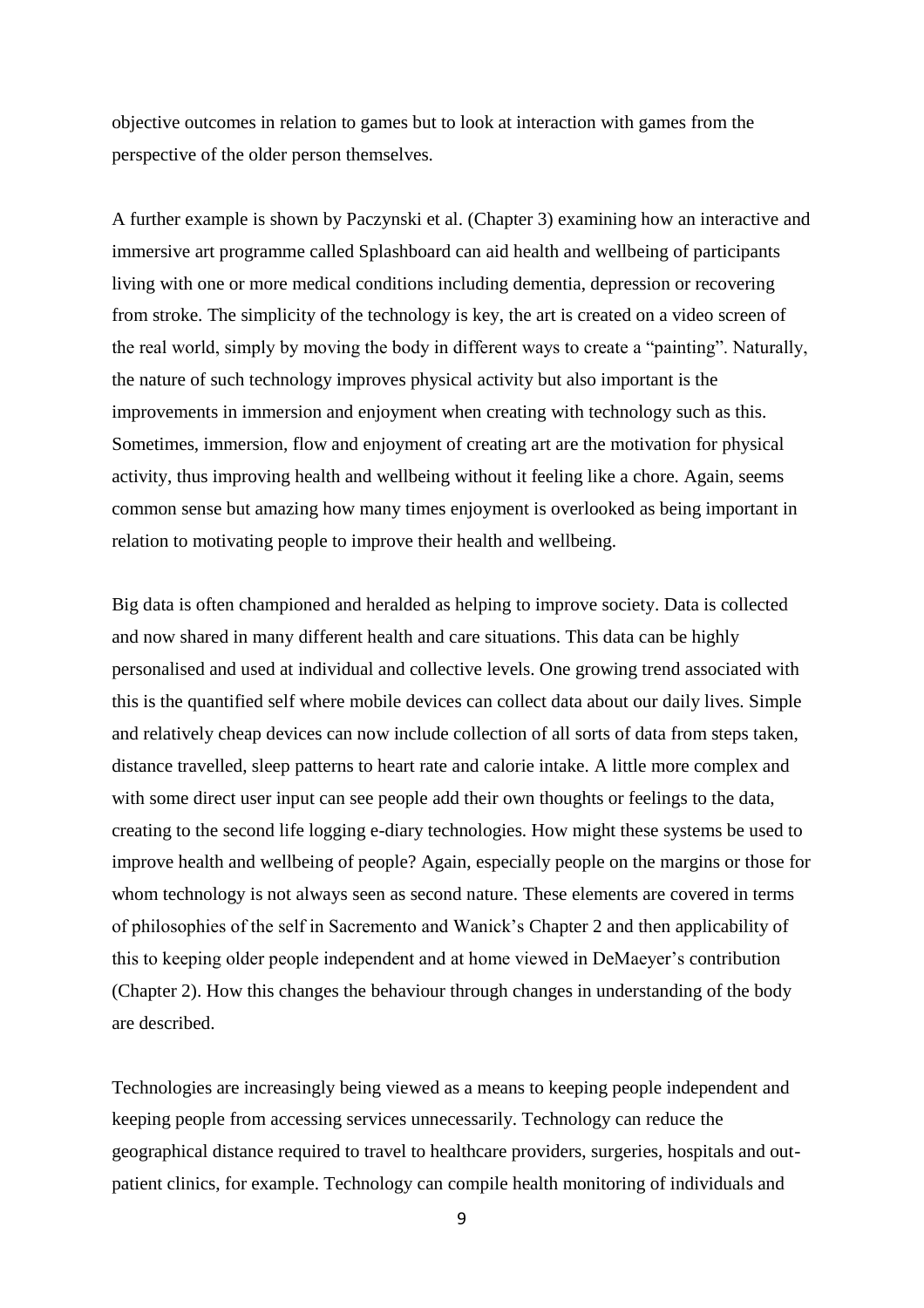send them to healthcare professionals without the need for the individual or the healthacer professional to travel. Consultations can happen in the home with doctors and other healthcare practitioners through live video links. Reduction in unnecessary visits and keeping people from having to access healthcare is seen as the positive outcome. The reality is not as simple as it might seem, as Di Fiore and Ceschel (chapter n) remind us in their chapter of technologies supporting home care. Home care is a complex task, often supporting someone with co-morbidities and a variety of needs. The chapter reminds us to start with the person and their needs and requirements first and foremost, stressing how much of the research in the field is on the technological innovation itself rather than its interaction with people. The co-ordination of care is vital in this context but again is typically seen as secondary to the technology itself, so again there is a need to involve users of the technology, the support workers, in the development of such technology.

Mobile ehealth has the potential for revolutionising how people understand and interact with their own health and their own bodies. They are both enablers and disrupters as pointed out by Lynch and Fisk (Chapter 6). There is the decentralisation of medicine, a reduction in topdown nature of medical provision and a wider potential for sharing data. Ultimately it has potential to change individual's own health behaviour. Naturally, this has very strong ethical and governance implications. Who owns such data when it is ultimately the person's own behaviour, yet it is only interpreted through interaction with the device and sometimes additional interaction with health professionals? What are the security issues; what if there are breaches of data? What are the privacy issues? These are again covered by Lynch and Fisk (Chapter 6). Given that much mobile eHealth appears as apps, Mantovani and Critsobal Bocos (Chapter 6) and Wiersinga (Chapter 6) cover the legal issues surrounding such mobile apps.

Medical devices are clearly covered by law that enables them to be fit for purpose and have undergone rigorous testing, but apps fit a grey area just outside of this and can be developed and sold as a non-medical device meaning they are not subject to such stringent checks and laws. There is much debate about top-down regulation vs bottom-up innovation, with new laws perhaps being needed to fit such technologies.

This is an exciting time for health and technology. Potential issues with individual ownership of and individual responsibility for health can be resolved with mobile eHealth. They can be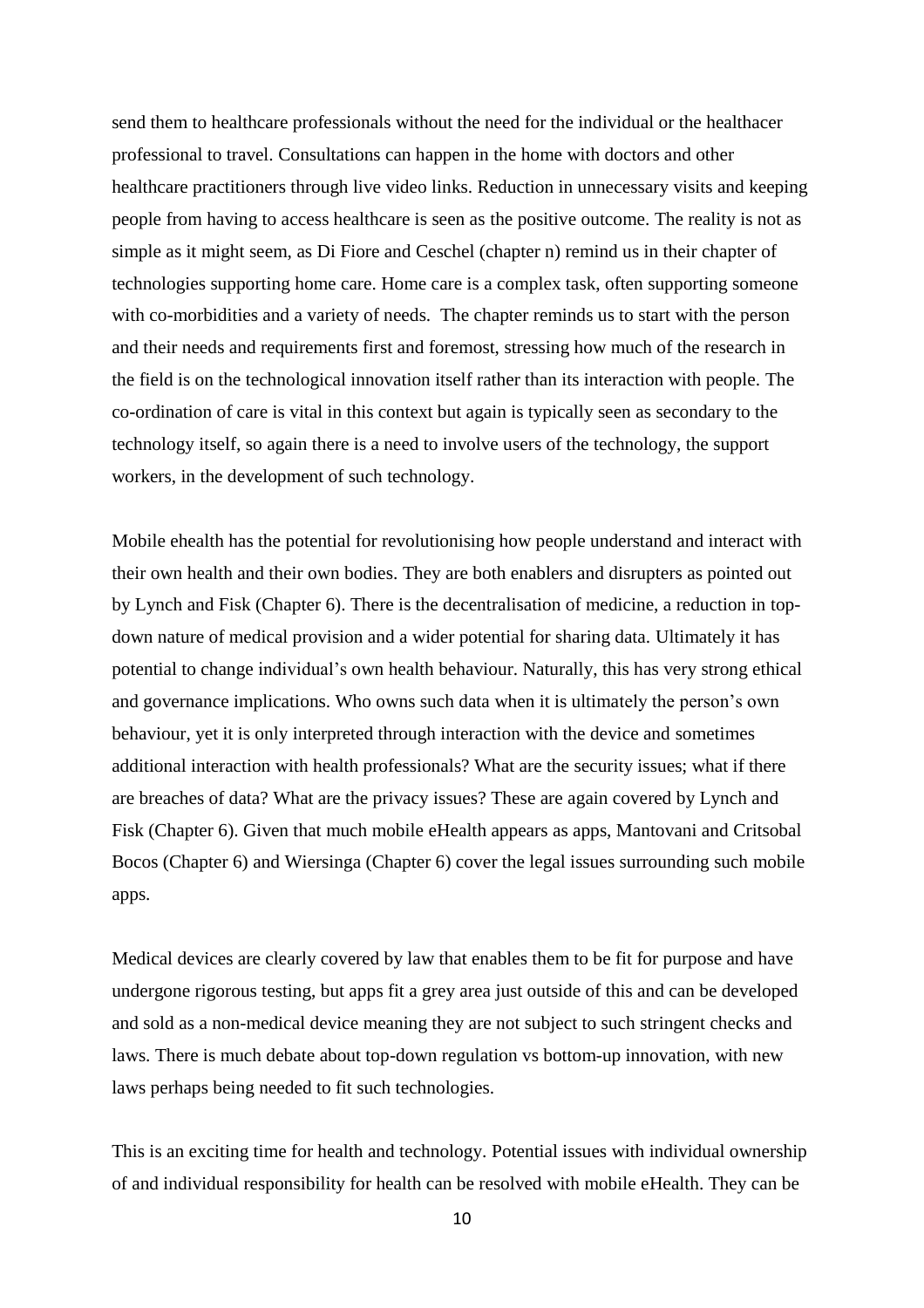of benefit to groups who are marginalised or excluded from regular health and complement existing health services and support. But, it is also a dangerous time. Technology continues to advance quickly while the research evidence to support its use and philosophical debate surrounding the value of its use have not yet caught up to highlight the relative merits and dangers of such apps and how individuals and society can gain best outcomes from them and maximize their use to facilitate understanding and improvement in health behaviours. This book aims to provide evidence to begin to plug this gap, drawing on expertise in the field to pause and reflect on the social, philosophical and human issues surrounding the accelerated development of mobile eHealth, telehealth and abundance of health and wellbeing apps.

## **References**

De Schutter, B. (2010). Never Too Old to Play: The Appeal of Digital Games to an Older Audience. In: Games & Culture 6/2, pp.155-170.

Health Canada (2010). Ehealth. Available at http://www.hc-sc.gc.ca/hcs-sss/ehealthesante/index-eng.php (accessed 15th June 2017).

IJsselsteijn, W., Nap, H. H., de Kort, Y., & Poels, K. (2007). Digital game design for elderly users. In Proceedings of the 2007 Conference on Future Play (pp. 17–22). Toronto, Canada: ACM.

International Telecommunications Union (2016). ICT Facts and figures 2016.

Switzerland, Geneva. ITU. Available at http://www.itu.int/en/ITU-

D/Statistics/Documents/facts/ICTFactsFigures2016.pdf Accessed 15 June 2017.

Interactive Software Federation of Europe (ISFE). (2012). Videogames in Europe:

2012 Consumer Study. Retrieved from http://www.isfe.eu/industry-facts/statistics. Accessed 15 June 2017.

Malone, T. W. (1980). What makes things fun to learn? Heuristics for designing instructional computer games. In Proceedings of the 3rd ACM SIGSMALL Symposium and the first SIGPC symposium on small systems (pp. 162–169). New York, NY: ACM. doi: 10.1145/800088.802839

Malone, T. W. (1982). Heuristics for designing enjoyable user interfaces: Lessons from computer games. In Proceedings of the 1982 conference on human factors in computing systems (pp. 63–68). New York, NY: ACM. doi: 10.1145/800049.801756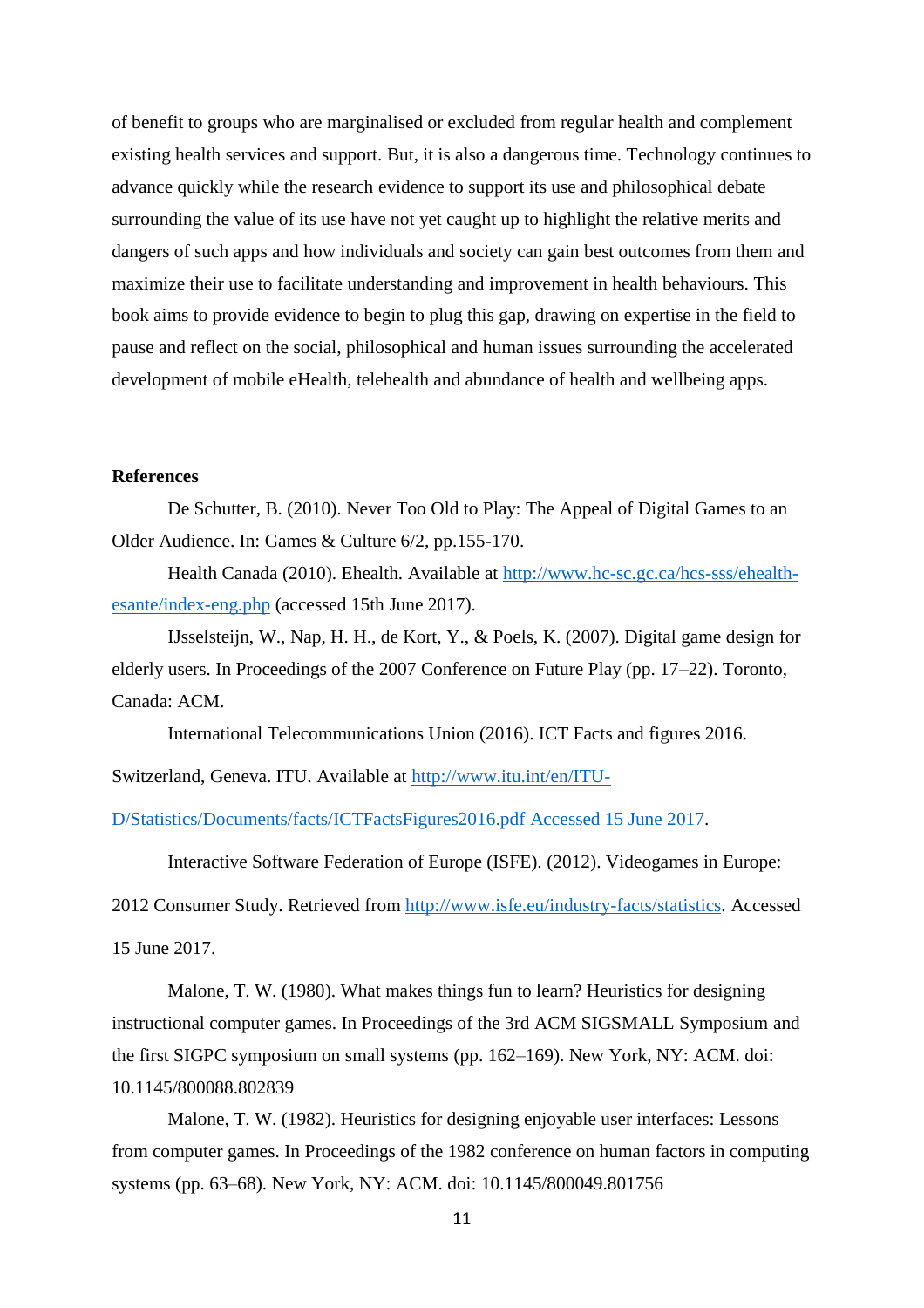Marston, H. R. (2012). Older Adults as 21st Century Game Designers. The Computer Games Journal. Whitsun, 1(1): 90-102.

Marston, H. R., & Graner-Ray, S. (2015). Older women on the game: understanding digital game perspectives from an ageing cohort. In Ageing and Technology: Perspectives from the Social Sciences (Working Title), L. Nierling & E. Dominguez Rue (Eds.)

Marston, H.R. (2013b): Design recommendations for digital game design within an ageing society. Journal of Educational Gerontology 39(2), 103-118.

Melenhorst, A. S. (2002). Adopting communication technology in later life: The decisive role of benefits. (Unpublished doctoral dissertation). Eindhoven University of Technology, Eindhoven, The Netherlands.

Musselwhite, C., Marston, H.R. and Freeman, S. (2016) From Needy and Dependent to Independent Homo Ludens: Exploring Digital Gaming and Older People *Games and Culture*. 11(1-2) 3-6

Nap, H. H., de Kort, Y. A.W., & IJsselsteijn, W. A. (2009). Senior gamers: Preferences, motivations and needs. Gerontechnology, 8(4), 247–262.

Office for National Statistics (ONS) (2015) Annual Mid-Year Population Estimates for the UK. Available at

https://www.ons.gov.uk/peoplepopulationandcommunity/populationandmigration/population estimates/bulletins/annualmidyearpopulationestimates/latest (last accessed: 15 June 2017)

Rosser BA, Eccleston C. (2011) Smartphone applications for pain management. J Telemed Telecare,17:308-12.

United Nations (UN) (2015) World Population Ageing. United Nations: New York. Available at

http://www.un.org/en/development/desa/population/publications/pdf/ageing/WPA2015\_Repo rt.pdf (last accessed 15 June 2017)

Van Bronswijk, J.E.M.H., 2006. *Persuasive GERONtechnology: an introduction*: pp183 – 186. Copyright ©2006, Springer-Verlag Berlin Heidelberg

Vardeh D, Edwards R, Jamison RN & Eccleston C. (2013) There's an App for that: mobile technology is a new advantage in managing chronic pain. Pain: Clinical Updates. Dec. p1-7.

WHO (World Health Organization) (2005) Resolution WHA58.33. Sustainable health fnancing, universal coverage and social health insurance. In: Fifty-eighth World